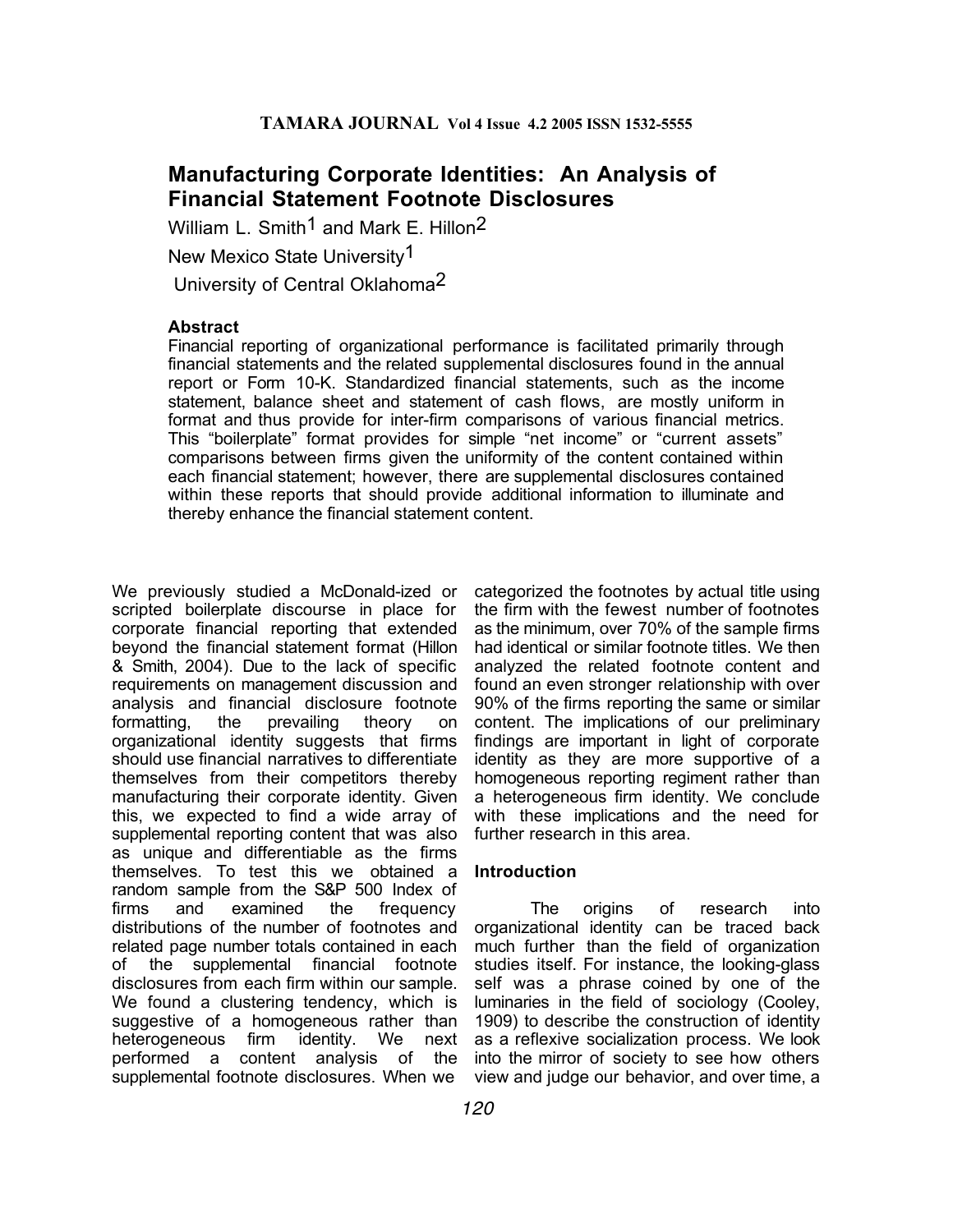distinctive identity is shaped and constructed (Tischler, 2002). Corporate identities can also be viewed as the products of reflexive social interaction, as annual reports, financial disclosures, and feedback from both shareholders and regulating entities constitute a process that is analogous to looking into a mirror to both assess and influence the perceptions of society.

Glynn, Barr, & Dacin (2000, p. 730- 731) have observed that "because an identity is self- reflexive, it influences how the organization's strategic issues are defined and resolved." However, the major difficulty in assessing the social influences on identity construction is the necessity of identifying the salient contextual factors that enable separation of an organization from its environment, as well as categorization of components within the organization. This continual search for novel dimensions of comparison implies that social identities never completely coalesce around static values and terminal meaning. Also, the concepts of status and legitimacy are presumed to be transient. Hence, motivated by an imbalance in social status, an organization that compares unfavorably in strategic competencies to its competitors may attempt to showcase other more favorable attributes to enhance its identity (Chattopadhyay, Tluchowska, & George, 2004).

Hogg & Terry (2002, p. 125) suggested that benchmarking with a set of differentially prestigious organizations is "one way in which organizations may deliberately manipulate the inter-group social comparative context." Financial data in both quantitative and qualitative form is the lingua franca of benchmarking studies, thus, within a social identity theory frame, one would expect to find salient differences in form and content of all such identity defining prototypes. For our study, this implies that creative responses to ameliorate the perceived inequalities among corporations should appear, at least from time to time, in the identity construction tools available

to occasionally see distinctive form and content in the financial metrics and narratives of corporate disclosures. At the very least, we should expect to see some form of stratification based on prestige or attempts at social mobility.

Previous research has suggested a need for further exploration of this phenomenon, as Hillon and Smith's (2004) financial socialization pilot study found more of a McDonaldized or scripted "boilerplate" discourse in place for corporate financial reporting. Due to the lack of specific requirements on management discussion and analysis and financial footnote disclosure formatting, the prevailing theory on organizational identity suggests that firms should use these financial narratives and metrics to differentiate themselves from their competitors. The capital markets need financial information to differentiate firms and thereby avoid the problem of adverse selection. According to Scott (2003, p. 11- 12):

To understand how financial accounting can help to control the adverse selection problem, it is desirable to have an appreciation of how investors make decisions. This is because knowledge of investor decision processes is essential if the accountant is to know what information they need. ... The accounting reaction to securities market efficiency has been full disclosure, that is, the supplying of large amounts of information to help investors make their own predictions of future firm performance....the form of the disclosure does not matter – it can be in notes, or in supplementary disclosures such as reserve recognition accounting and management discussion and analysis, in addition to the financial statements proper.

to each organization. Thus, we should expect issued a pronouncement addressing the From another perspective, the FASB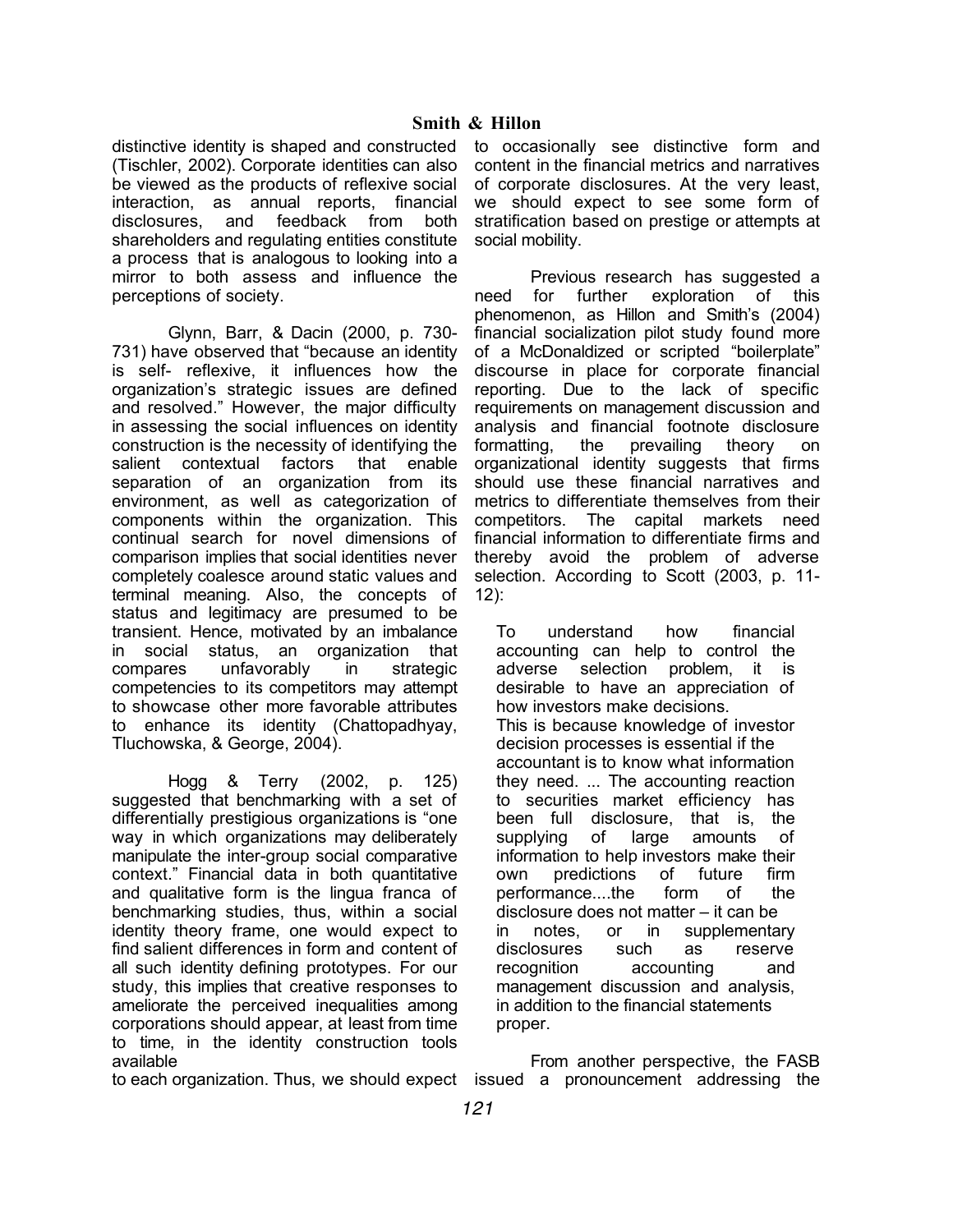usefulness of financial disclosures in Statement of Financial Accounting Concept (SFAC) Number 2. This authoritative pronouncement essentially defined the relevance of financial information in assisting the financial statement users to form their own understanding of financial events relative to their expectations. In addition to present events, the financial information can also assist the user in forming predictions of events such as future profitability. SFAC 2 (1996, p. 1035) stated in part:

Relevant accounting information is capable of making a difference in a decision by helping users to form predictions about outcomes of past, present, and future events or to confirm or correct prior expectations. Information can make a difference to decisions by improving decision makers' capacities to predict or by providing feedback on earlier expectations. Usually, information does both at once, because knowledge about the outcomes of actions already taken will generally improve decision makers' abilities to predict the results of similar future actions. Without knowledge of the past, the basis for a prediction will usually be lacking. Without an interest in the future, knowledge of the past is sterile.

From an organizational perspective, Scott (1981, p. 89) noted that "interaction with the environment is essential for open system functioning." Information is an essential link between the firm and the environment in which it operates and the financial information disseminated by a firm is extremely important to outside investors and financial decisionmakers, the primary constituents of the capital markets. Authoritative literature in accounting and management presupposes that the financial information disclosed by management will be understood and appropriately utilized by the capital markets (Jones & Shoemaker, 1994), regardless of the accounting methods applied. However, as the gatekeeper to essentially perfect

information about the firm, management controls access to sensitive proprietary information. Accordingly, management selectively offers information disclosures to the capital markets, rather than all firm information, in order to shape its corporate identity.

The FASB stated in SFAC 1 (1996, p. 1018) that: "the usefulness of financial information as an aid to investors, creditors, and others in forming expectations about a business enterprise may be enhanced by management's explanations of the information. Management knows moreabout the enterprise and its affairs than investors, creditors, and other "outsiders"

Given that it has this superior information, management may choose to selectively communicate financial information to those outside of the firm by means of financial disclosures. Thus, management must balance the needs for disseminating information in the interest of securities market efficiency against its own needs for continually shaping and constructing its social identity. The FASB addressed this responsibility for balanced reporting by management in SFAC

1 (1996, p. 1014) as follows:

Financial reporting should provide information that is useful to present and potential investors and creditors and other users in making rational investment, credit, and similar decisions. The information should be comprehensible to those who have a reasonable understanding of business and economic activities and are willing to study the information with reasonable diligence.

In light of management's dual purposes for information dissemination, we cannot overemphasize the necessity for users of their financial disclosures to exercise due diligence in attaining a balanced understanding of the information content to thus make judicious investment decisions.

Failure to fully observe and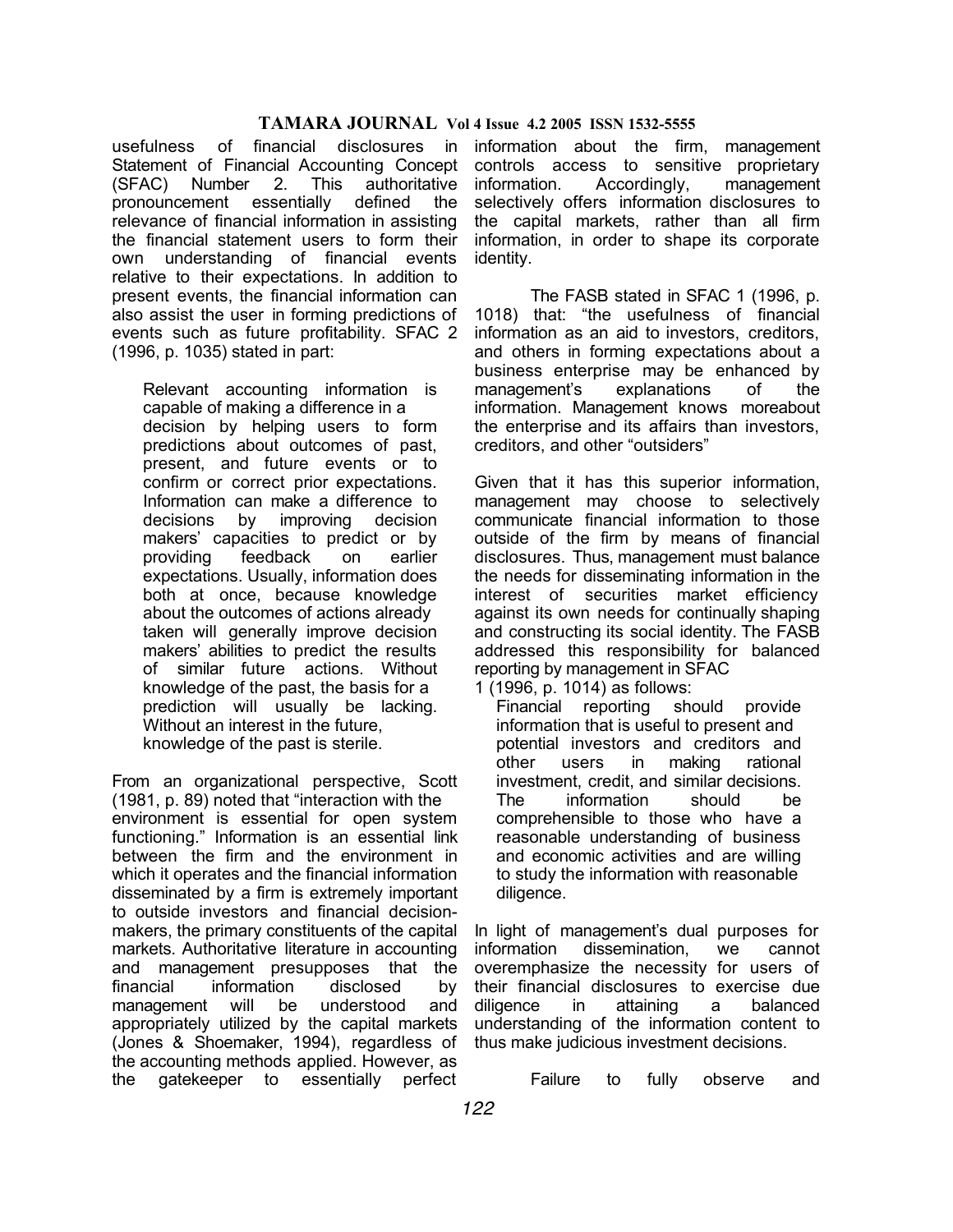comprehend all of the disclosed financial information does not adversely impact the quality of the financial information. However, such a partial view into Cooley's (1909) looking-glass of reflexive identity would likely distort the reflected image, contrary to the firm's intent. Thus, in anticipation of potential image distortion, we would expect firms to overemphasize, rather than underplay, their salient and distinctive features through all channels at their disposal. Supplemental financial disclosures were intended by the FASB to aid in clarifying the unique business circumstances that arise in the life of every firm. Information reifies the corporate identity, and thus, we would expect supplemental financial disclosures to enable investors to further differentiate among firms. To test this assertion, we turned our attention to a practical assessment of the management's use of financial information as a versatile tool of corporate identity construction.

### **Methods**

We took a random sample of 30 companies from the Standard and Poor 500 Index and then obtained the latest year end annual report or Form 10k for each firm selected. Next, we analyzed the form and content of the footnote disclosures for the financial statements contained therein with both quantitative and qualitative approaches. Supplemental footnote disclosures provide needed illumination of the basic set of required financial statements contained in each annual report or Form 10k. These minimum expectations for statement disclosures quite rationally should lead to a uniform "boiler plate" financial statement format, as "organizational fields establish norms that create cognitive expectations for other organizations to follow" (Glynn, Barr, & Dacin, 2000, p. 730). However, the same line of reasoning should not apply to the form and content of supplemental footnotes that purport to illuminate firm-specific elements of the financial statements. Hence, one should very reasonably not expect to find them presented in a uniform or "boiler plate" format.

analysis, we began by counting the number of footnote disclosures as well as the related number of pages from each company report from our sample set. These supplemental footnote disclosures provide needed illumination of the basic set of required financial statements contained in each annual report or Form 10-K. While we concede the necessity of a uniform "boiler plate" financial statement format our concern was that the supplemental footnotes that provide additional specific information in order to illuminate the financial statements were not themselves a uniform or "boiler plate" format. We then observed the frequency distributions of the total number of footnotes and the total number of pages containing the footnote disclosures for each firm.

After counting the total number of footnotes and related number of total pages contained in each company report and assessing the sample through descriptive statistics, our next step was to classify and categorize the footnote disclosures by title and then content. We designated the firm with the fewest number of footnotes as our minimum value disclosure and then compared the other firms in the sample by footnote title and then by content to that minimum value firm.

Next, to facilitate a quantitative content identical. If references to income taxes were Similarities and differences were then observed for both footnote title used as well as for actual footnote content. For purposes of categorization, our table for the footnote titles consisted of a matrix with the actual titles used in the minimum number of notes firm with four categories of footnote titles classified as either: (a) Same, (b) Similar, (c) Different, or (d) Not Found. For a footnote title to be classified as "Same" the title would have to be identical. For example, the footnote title Income Taxes was found in the minimum footnote firm. Thus, for any firm to be categorized as "Same," the title would have to be labeled identically as Income Taxes. A footnote title of Provision for Income Taxes would be classified as "Similar," as the title includes income Taxes, but is not strictly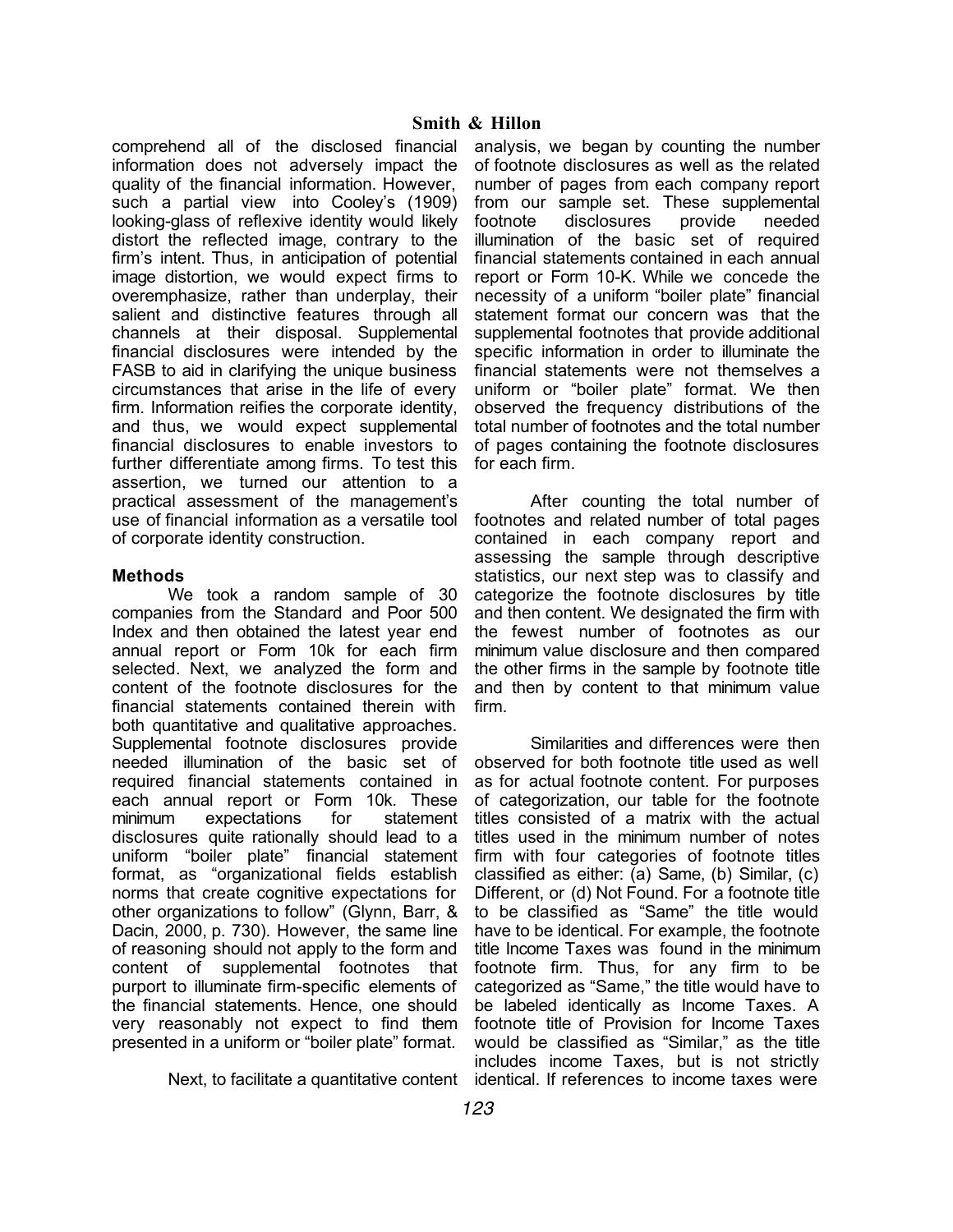included in a footnote section under a title such as Deferred Obligations, then the classification would be "Different." Finally, if there were no provision for income taxes in the disclosure notes and thus, no related footnote title, then "Not Found" would be the appropriate classification. We then reviewed the footnote titles matrix for any related content of the footnote disclosures.

The purpose of this exhaustive review was to further clarify the categorization of the footnotes by incorporating the content. For example, Firm A may have had lease activity disclosed in the footnotes under the title of "Leases". Firm B may have also had leasing activities but disclosed the content in a footnote titled "Commitments". By only considering the footnote titles Firm A would be categorized as having lease related disclosures whereas Firm B would not be categorized with leasing activities. This potential obfuscation is thus

mitigated when content is considered for purposes of categorization. Accordingly, both firms would be properly categorized as "Similar" in the footnote content matrix and thereby elucidate the similarities among firms that may not be apparent by only considering the footnote titles. A presentation and discussion of the descriptive statistics for our analysis follows in the next section.

#### **Discussion**

Our initial quantitative content analysis focused on the number of footnotes and the number of related pages found in each of the financial reports of the firms in our sample. By examining the distributions of these quantifiable measures among the sample, we would expect to observe a wide distribution given the differences among firms and their efforts to create distinctive firm identities. The frequency distribution for the number of pages can be seen in Figure 1.

#### *Figure 1.* **Frequency Distribution of Number of Pages of Footnotes.**



The mean number of pages was 26.3 with a standard deviation of 12.2. The large standard deviation is primarily due to a few firms with pages of footnote disclosures few outlying firms. Notwithstanding these exceeding twice the mean. While the minimum firms, the distribution centers on the median

number of footnote pages was 10.0 and the maximum number was 68.0, the large range of 58.0 pages can easily be attributed to the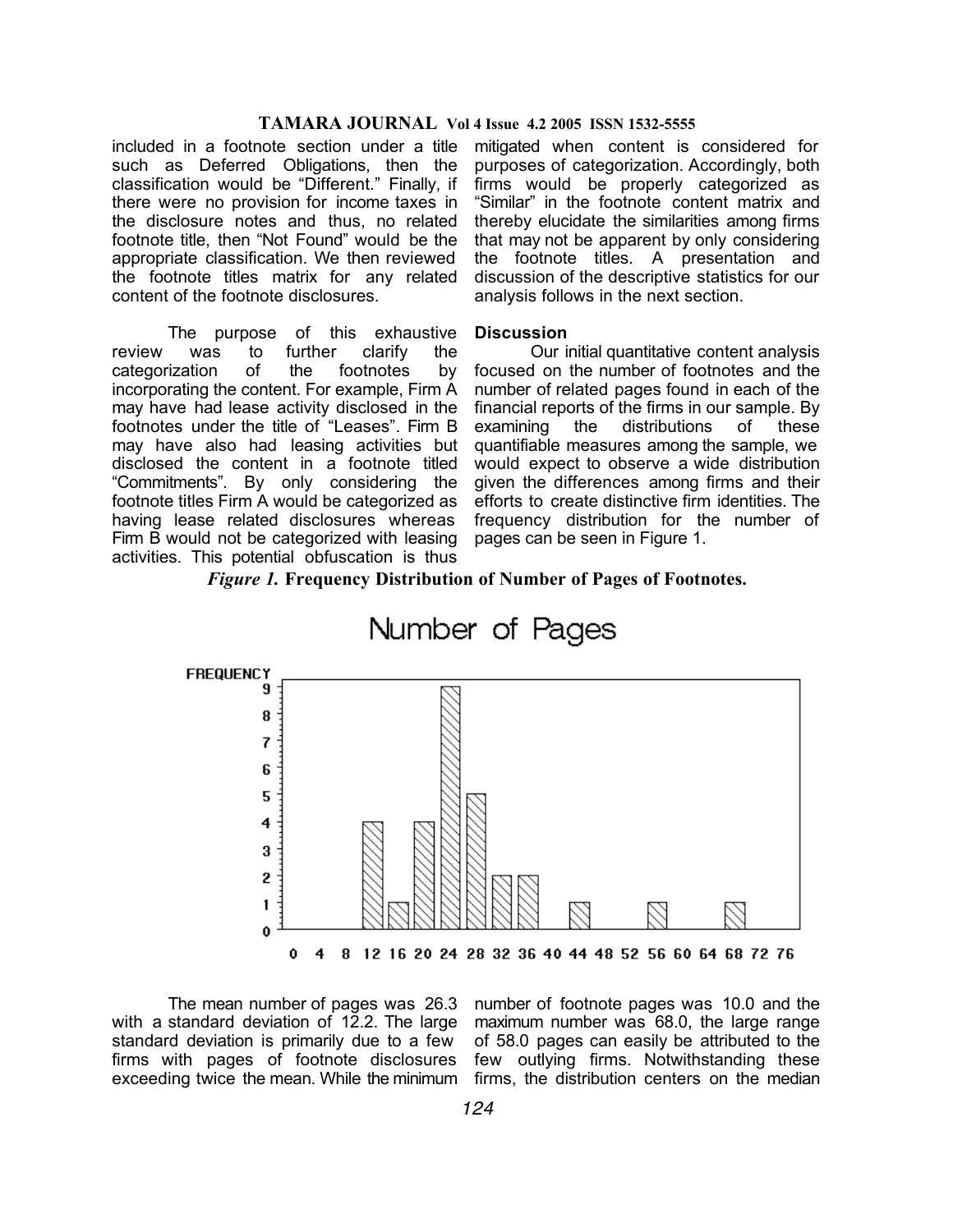### **Smith & Hillon**

value of 23.0 pages. Further, while some difference in the total number of pages may possibly be attributed to differences in font size or spacing, such differences did not significantly affect the total page count for each firm.

We were initially surprised by this relatively tight distribution, as there was no coherent reason to expect that firms would go to such similar lengths in disclosing supplemental information concerning firmspecific practices. While we would

reasonably expect some firms' footnotes to have similar content, we would not expect to find such a clustering of pages from a randomsample of firms across multiple industries in the S&P 500. This finding would be more supportive of firm homogeneity, rather than of distinctive or heterogeneous firm identity.

Next, the frequency distribution of the number of footnotes for each firm can be seen in Figure 2.

*Figure 2.* **Frequency Distribution of Number of Footnotes.**



We examined the distribution of the number of supplemental footnotes contained in each financial report. The mean number of notes was 18.5 with a standard deviation of 5.2. This distribution also centered on the median value of 18.0 notes. The minimum number of footnotes was 10.0 and the maximum number was 29.0 with a range of 19.0.

As in the case of the page count, we were also initially surprised by this distribution, as we expected more dispersion of the total number of footnotes. Even though the shape of the distribution was not toward

a normal bell curve, there was a clustering tendency toward the median. This finding would also be more supportive of firm homogeneity, rather than heterogeneous firm identity.

In sum, the distributions from the quantitative content analysis seem to suggest homogeneity in supplemental financial disclosures. While we would expect a "boiler plate" similarity in the actual formatted financial statements, we would not expect this similarity to emanate from the supplemental disclosures.

Our next step was to focus on the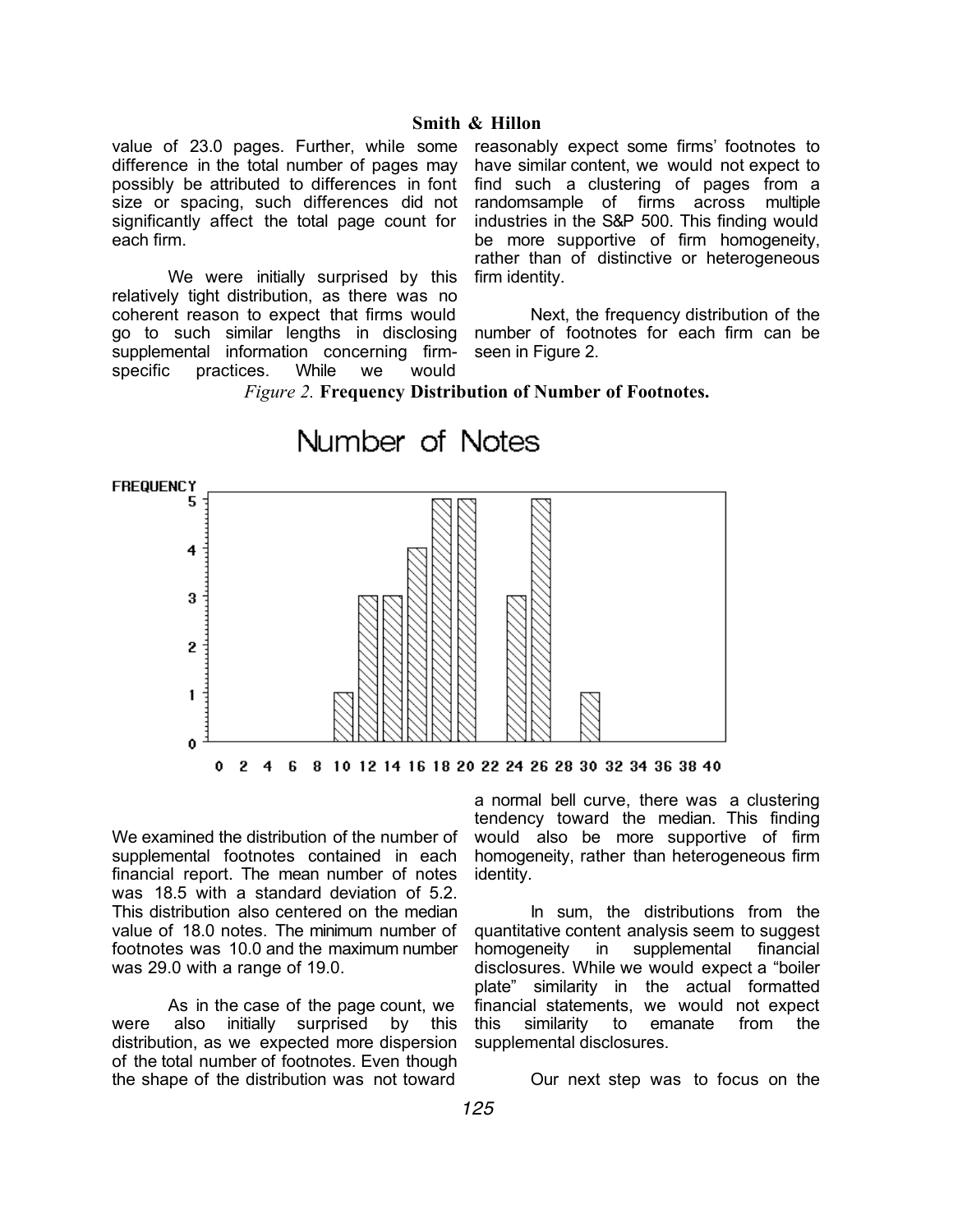footnotes themselves in order to distill any includes the footnote titles used for each of similarities or differences with respect to the the firms based upon the minimum firm value actual footnote titles used and the overall of ten footnotes. topical content contained therein. Table 1

| No.            | <b>Footnote Title</b>                                      | <b>Identical</b> | Similar         | <b>Different</b> | <b>Not</b><br><b>Found</b> |
|----------------|------------------------------------------------------------|------------------|-----------------|------------------|----------------------------|
| 1              | Summary of Significant Accounting<br>Policies              | 21               | 9               |                  |                            |
| 2              | Long-Term Debt                                             | 5                | 18              | 4                | 3                          |
| 3              | Income Taxes                                               | 29               | 1               |                  |                            |
| 4              | Employee Stock Plans                                       | 2                | 21              | 3                | 4                          |
| 5              | Leases                                                     | 10               | $\overline{7}$  |                  | 13                         |
| 6              | <b>Employee Benefit Plans</b>                              | 6                | 24              |                  |                            |
| $\overline{7}$ | Basic and Diluted Weighted Average<br><b>Common Shares</b> | 1                |                 | 15               | 14                         |
| 8              | <b>Commitments and Contingencies</b>                       | 20               | 10              |                  |                            |
| 9              | Acquisitions and Dispositions                              | 1                | 16              | 5                | 8                          |
| 10             | Quarterly Financial Data (Unaudited)                       | 8                | 12 <sup>2</sup> |                  | 10                         |
|                | <b>Totals</b>                                              | 103              | 118             | 27               | 52                         |
|                | Percentage of Total                                        | 34.34%           | 39.33%          | 9.00%            | 17.33%                     |

*Table 1.* **Actual Footnote Classifications by Title**

When the footnotes were categorized by title, 73.67% were found to be either Leases in it. identical or similar. This clustering suggests that firms may be creating standardized homogeneous identities through their financial disclosures, rather than distinctive organizational identities given such a large percentage of "Same" and "Similar." While an exact "Boiler Plate" footnote regiment is not required under GAAP, it is quite an interesting finding that the footnote titles were so similar in description.

Next, for a more qualitative assessment and further refinement of the previous classifications, we read and properly reclassified the actual footnote content, rather than just considering the title heterogeneous identities that would normally used. For example, when we categorized the footnotes by the title Leases, 13 of the firms distinctive companies. Thus, a contradictory

did not have any footnote title with the term

However, we found references leases in 11 of those 13 firms, but the content was found in various other footnote titles such as Commitments and Contingencies. The results of this reclassification based upon actual content are summarized in Table 2.

After reclassification of the footnotes based upon actual content, the total percentage of identical and similar content was a staggering 94.0%. This data set is even more suggestive of a standardized or homogenized approach to identity construction, as opposed to the be expected from an array of purportedly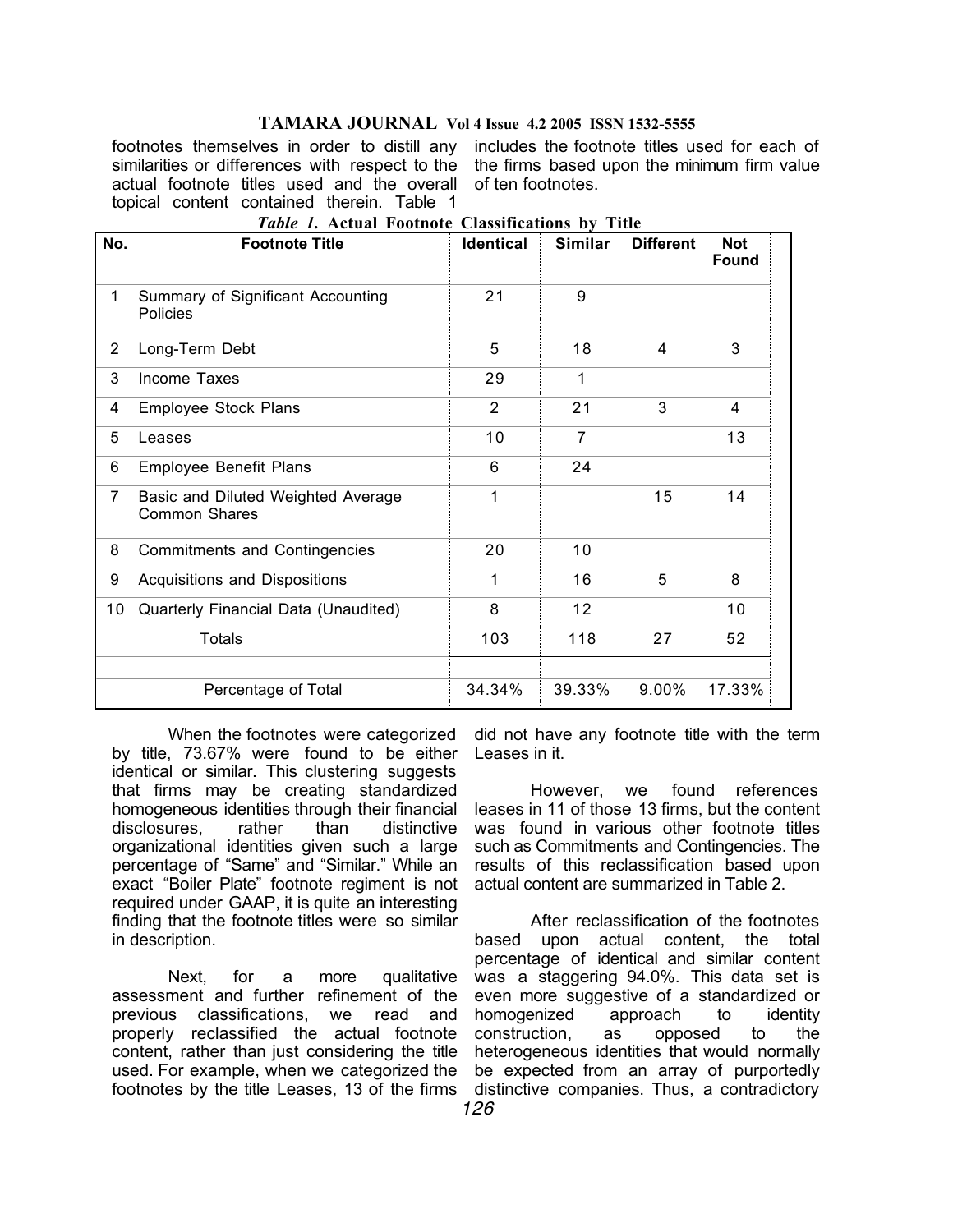# **Smith & Hillon**

finding of no support for our original research underlying theoretical frame. proposition requires us to revisit our

| No.            | <b>Footnote Content</b>                             | <b>Identical</b> | <b>Similar</b> | <b>Different</b> | <b>Not</b><br><b>Found</b> |
|----------------|-----------------------------------------------------|------------------|----------------|------------------|----------------------------|
| $\mathbf{1}$   | Summary of Significant Accounting<br>Policies       | 21               | 9              |                  |                            |
| 2              | Long-Term Debt                                      | 5                | 24             | $\mathbf{0}$     | 1                          |
| 3              | Income Taxes                                        | 29               | 1              |                  |                            |
| 4              | Employee Stock Plans                                | $\overline{2}$   | 28             | $\Omega$         | $\Omega$                   |
| 5              | Leases                                              | 10               | 18             |                  | $\overline{2}$             |
| 6              | Employee Benefit Plans                              | 6                | 24             |                  |                            |
| $\overline{7}$ | Basic and Diluted Weighted<br>Average Common Shares | 1                | 29             | $\mathbf 0$      | $\mathbf 0$                |
| 8              | <b>Commitments and Contingencies</b>                | 20               | 10             |                  |                            |
| 9              | Acquisitions and Dispositions                       | 1                | 26             | 1                | $\overline{2}$             |
| 10             | <b>Quarterly Financial Data</b><br>(Unaudited)      | 8                | 10             |                  | 12                         |
|                | Totals                                              | 103              | 179            | 1                | 17                         |
|                |                                                     |                  |                |                  |                            |
|                | Percentage of Total                                 | 34.33%           | 59.67%         | 0.33%            | 5.67%                      |

## *Table 2.* **Actual Footnote Classifications by Content**

**Conclusion**

homogeneous rather than heterogeneous disclosures to decrease distinctiveness regiment of supplemental

Our initial findings are suggestive of a apparently use their supplemental financial disclosures. In concluding that firms financial among peers, we end this study with a better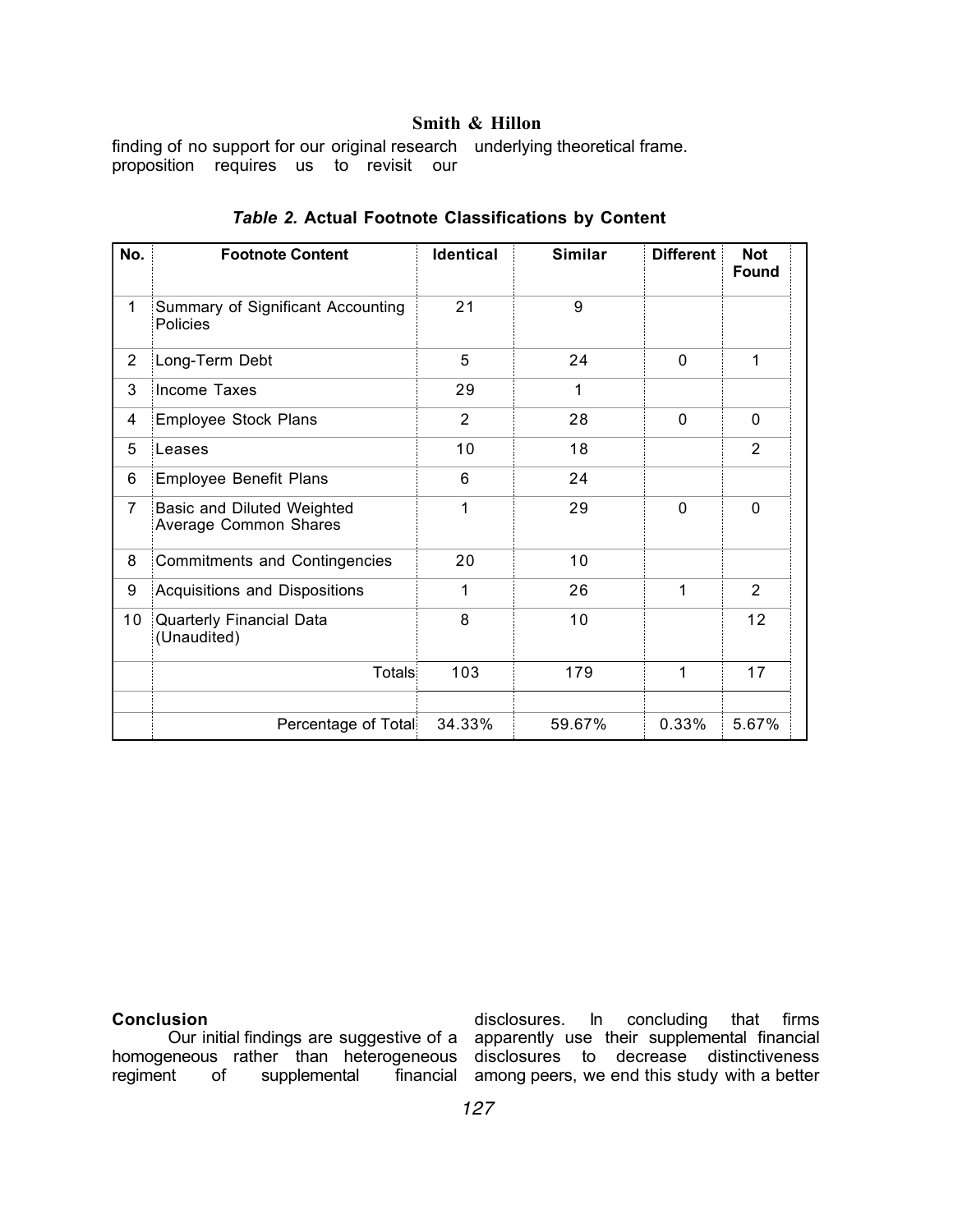empirical understanding of the complex phenomenon of corporate identity construction. However, the theoretical assumptions of differentiation from previous research may need to be reconsidered in light of our preliminary findings and thus may require that we now consider other sources to provide a more meaningful theoretical basis for future research. Echoing Albert & Whetten (1985), Pratt & Foreman (2000) explored how organizations manage the multiple competing and often conflicting identities within the collective by assessing their self-identified central, distinctive, and enduring attributes. One of the strategic benefits of a diversity of identities noted in their study is that a minimal set of identities serves to increase the organization's repertoire of responses to a complex environment. In essence, a corporate identity is the superficial reflection of the organization's underlying requisite variety. We attempted to extend this line of reasoning by positing that the firm's financial disclosures should also constitute just such a superficial representation of the underlying distinctive competencies. The strategic competitive advantage of an organization must in some way distinguish it from itscompetitors, therefore we quite reasonably expected to see specific and unique features in the form and content of the annual reports – established tools of social identity construction – for the S&P 500 firms in our random sample. Ironically, a strategic focus on core competencies to create a distinctive competitive advantage can work against adaptive capacity by reducing variety within the organization (Glynn, Barr, & Dacin, 2000).

Hence, a possible explanation for the apparent propensity of firms to manufacture standardized corporate identities through their financial disclosures is that many organizations are pursuing variety-reducing strategies to differentiate themselves. In contrast to this strategic orientation, Glynn & Abzug (2002, p. 267) followed an institutional theory frame in arguing that symbolic isomorphism or "the resemblance of an organization's symbolic attributes to those of other organizations within its institutional field"

legitimacy. Our theoretical contribution beyond those of the two previous research citations was to show that both strategic and symbolic isomorphism were not confined by industry, interorganizational, or institutional fields, as our sample was randomly drawn from the entire S&P 500.

Therefore, our findings suggest that these theoretical explanations may be insufficient for exploring identity construction. A more expansive secondary socialization (Berger & Luckmann, 1966) model of organizational identity, as indicated by previous research (Hillon & Smith, 2004), may be necessary in order to capture and comprehend a more profound perspective on identity construction through financial narratives and other disclosures of organizational performance. Such an approach could feasibly provide broader theoretical support for the clash of objectives observed in firms pursuing variety-reducing strategies while simultaneously attempting to create distinctive corporate identities.

While we initially attempted to analyze the process of corporate identity construction through supplemental footnote disclosures, we now realize that we have only taken a first step toward revealing the true nature of an apparently homogeneous "boilerplate" supplemental disclosure regiment. Additional research to examine the Management Discussion and Analysis (MDA) section of the annual reports may be needed to provide further insight into this identity deconstructing affinity for standardized reporting and information disclosure.

#### **References**

Albert, S. & Whetten, D.A. (1985). Organizational identity. In B.M. Staw & L.L.

Cummings (Eds.), Research in Organizational Behavior, v. 7, 262-295. Greenwich, CT: JAI Press.

Berger, P. & Luckmann, T. (1966). The Social Construction of Reality. New York, NY: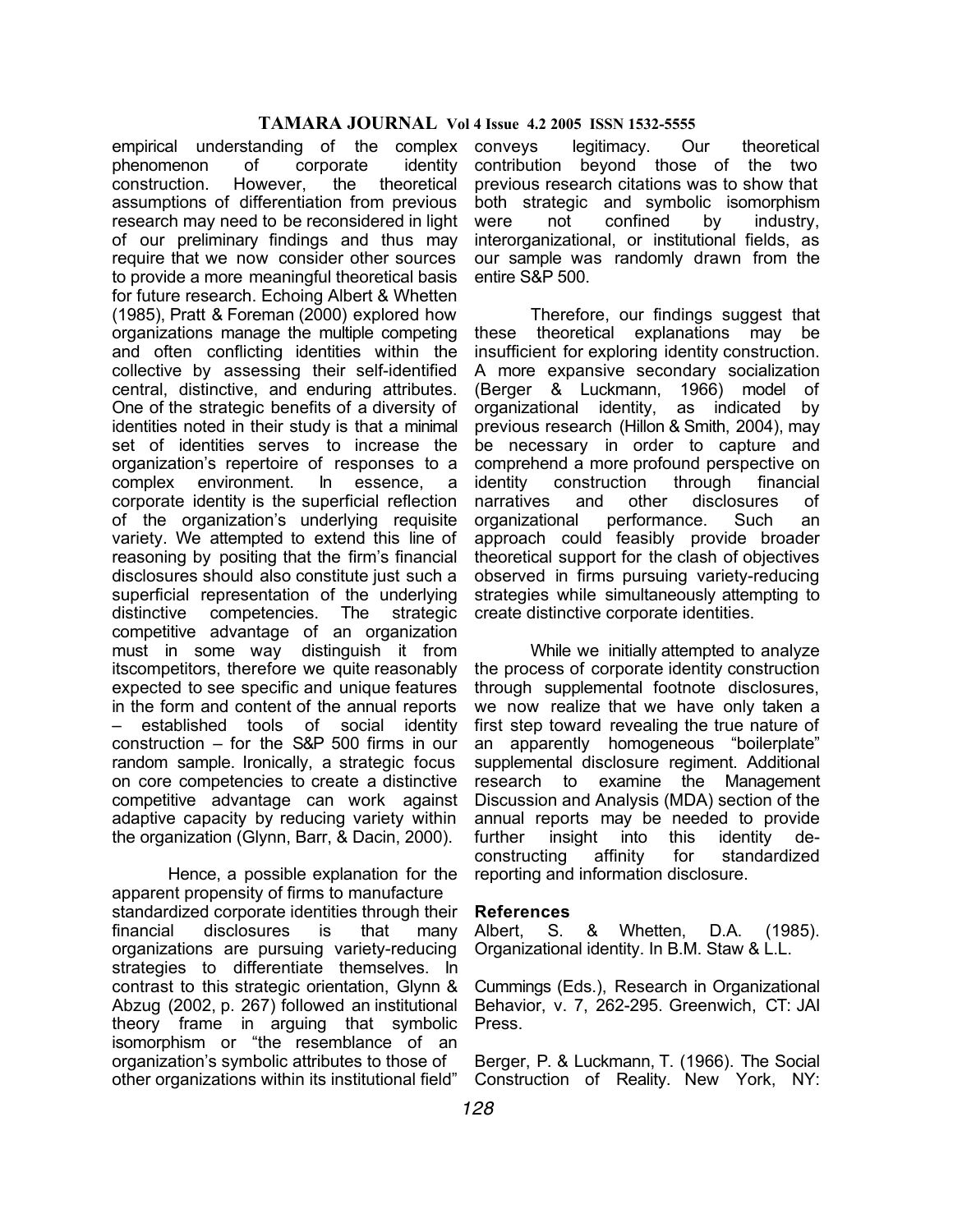Anchor Press.

Chattopadhyay, P., Tluchowska, M., & George, E. (2004). Identifying the ingroup: A closer look at the influence of demographic dissimilarity on employee socialidentity. Academy of Management Review, 29, 180- 202.

Cooley, C.H. (1909). Social Organization. New York: Scribner. Financial Accounting Standards Board (1996). Original pronouncements: Accounting standards. Norwalk, CT: FASB.

Glynn, M.A. & Abzug, R. (2002). Institutionalizing identity: Symbolic isomorphism and organizational names. Academy of Management Journal, 45, 267- 280.

Glynn, M.A., Barr, P.A., & Dacin, M. T. (2000). Pluralism and the problem of variety.

Academy of Management Review, 25, 726- 734.

Hillon, M. E. & Smith, W. L. (2004). Secondary socialization: McDonaldization of and

Pavlovian conditioning for corporate disclosures. IABD Business Research Yearbook, 11.

Hogg, M.A. & Terry, D.J. (2000). Social identity and self-categorization processes in organizational contexts. Academy of Management Review, 25, 121-140.

Jones, M., & Shoemaker, P. (1994). Accounting narratives: A review of empirical studies of content and readability. Journal of Accounting Literature, 13, 142-184.

Pratt, M.G. & Foreman, P.O. (2000). Classifying managerial responses to multiple organizational identities. Academy of Management Review, 25, 18-42.

Scott, W. R. (1981). Organizations: Rational, natural, and open systems. Englewood Cliffs, NJ: Prentice Hall.

Scott, W. R. (2003). Financial accounting theory (3rd ed.). Toronto, CA: Prentice Hall. Tischler, H.L. (2002). Introduction to Sociology. Orlando, FL: Harcourt Press